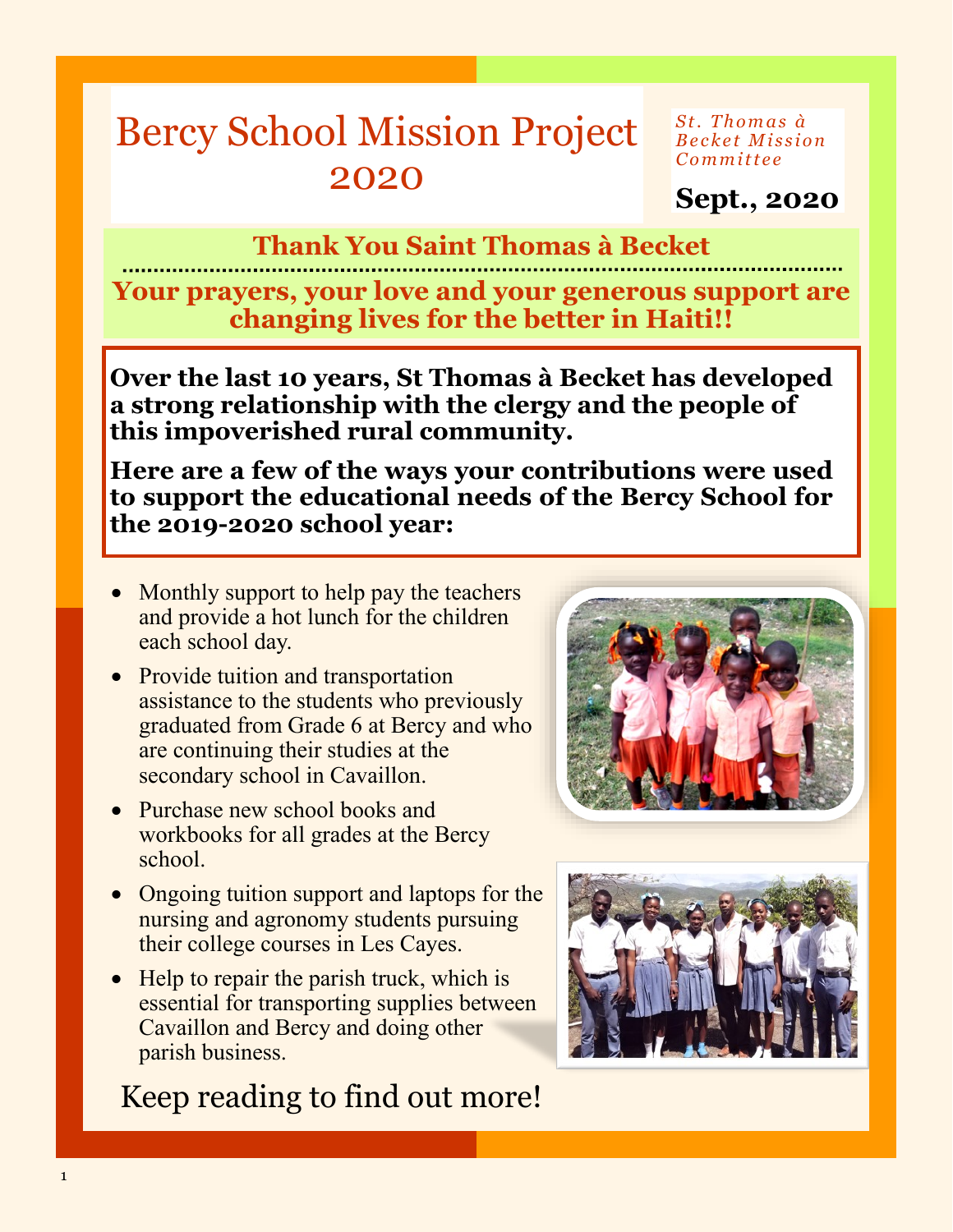### **Life Goes on in Haiti in the Midst of the Coronavirus Pandemic**

The pandemic truly is global. Despite fears that Haitian workers forced to leave the Dominican Republic this spring would bring the virus into the leave the Dominican Republic this spring would bring the virus into the country, official government figures suggest that COVID-19 has not run uncontrolled through the population in Haiti. But official figures likely do not capture the full story, and plenty of people have been infected, even in Bercy and other areas that are a long way from Port-au-Prince and fairly isolated.

As news of the virus spread, all schools in Haiti were shuttered in mid-March and people were confined to their homes. Even rural farmers s news of the virus spread, all schools in Haiti were shuttered in midremained isolated at home, preventing them from planting or tending their small fields. These shutdowns came on top of several months of drought that had already compromised their crops and made it difficult to maintain livestock, contributing to worsening food shortages. Additionally, inflation is rapidly driving up the cost of basic essentials. We believe that support from St. Thomas à Becket originally sent for school expenses enabled them to continue providing some food assistance to the community during this difficult time despite the school closure.

In late February, before schools closed, the nursing student we are helping to support, Venette, came to Bercy to teach the school children and the teachers n late February, before schools closed, the nursing student we are helping to about corporal and alimentary hygiene . She is completing her second year of



studies in Les Cayes and returns to Bercy from time to time, as promised, to provide this type of instruction. (The agronomy student we help to support, Tosmane, is winding up his fifth and final year of university studies and also returns to Bercy when he can to help with the school garden program.)

Venette in the classroom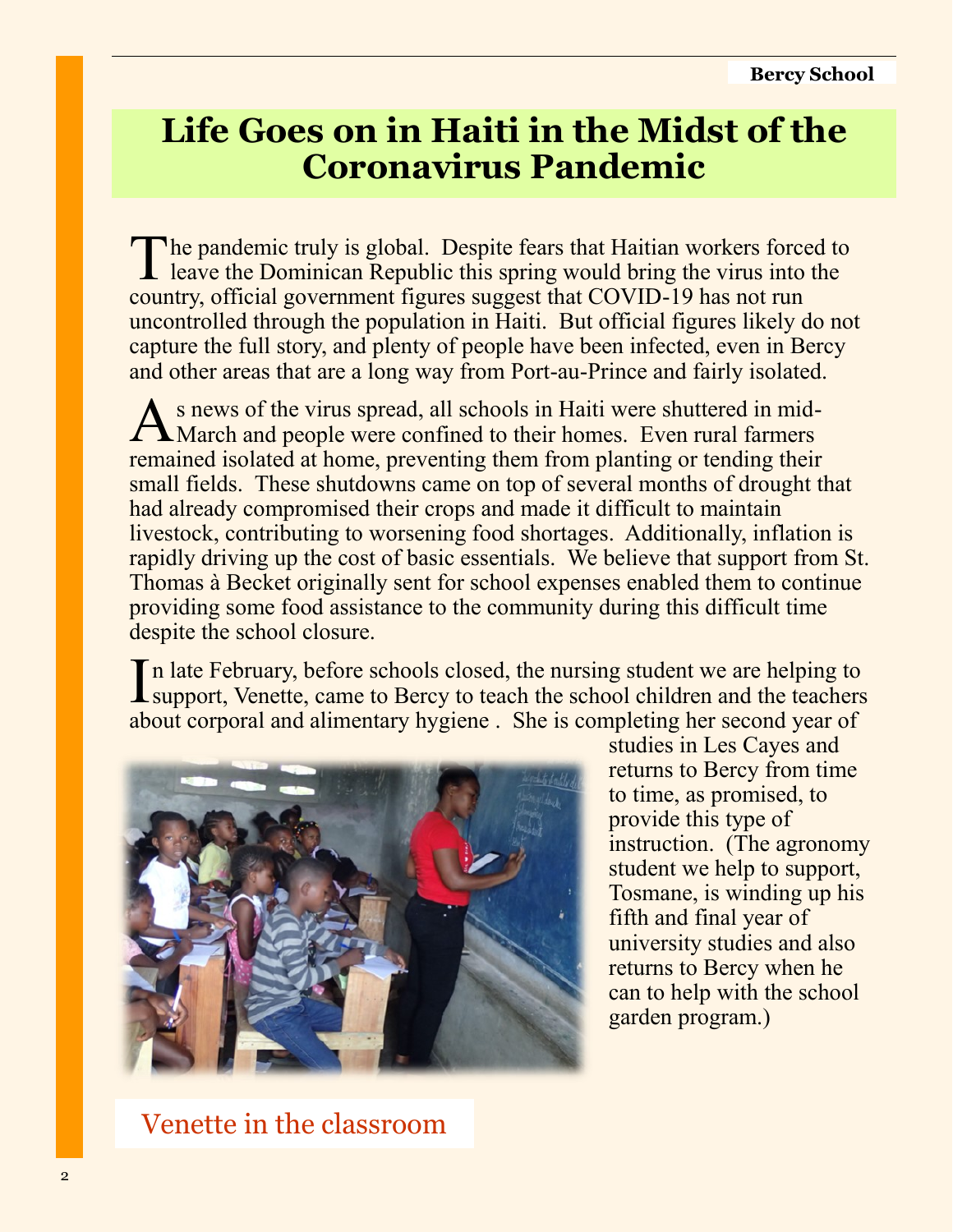#### **Support in the midst of the Covid Epidemic**

In April, thanks to a generous parish donor, we were able to respond<br>an urgent request to finance the purchase of a system of hand-wash<br>stations that was installed at the Bercy school. Venette (shown here<br>putting the Cloro n April, thanks to a generous parish donor, we were able to respond to an urgent request to finance the purchase of a system of hand-washing stations that was installed at the Bercy school. Venette (shown here putting the Clorox in the water container) helped to get everything up efforts to bring clean drinking water to the Bercy community were also on hand to assist.



NEW HAND-WASHING STATIONS AT THE SCHOOL

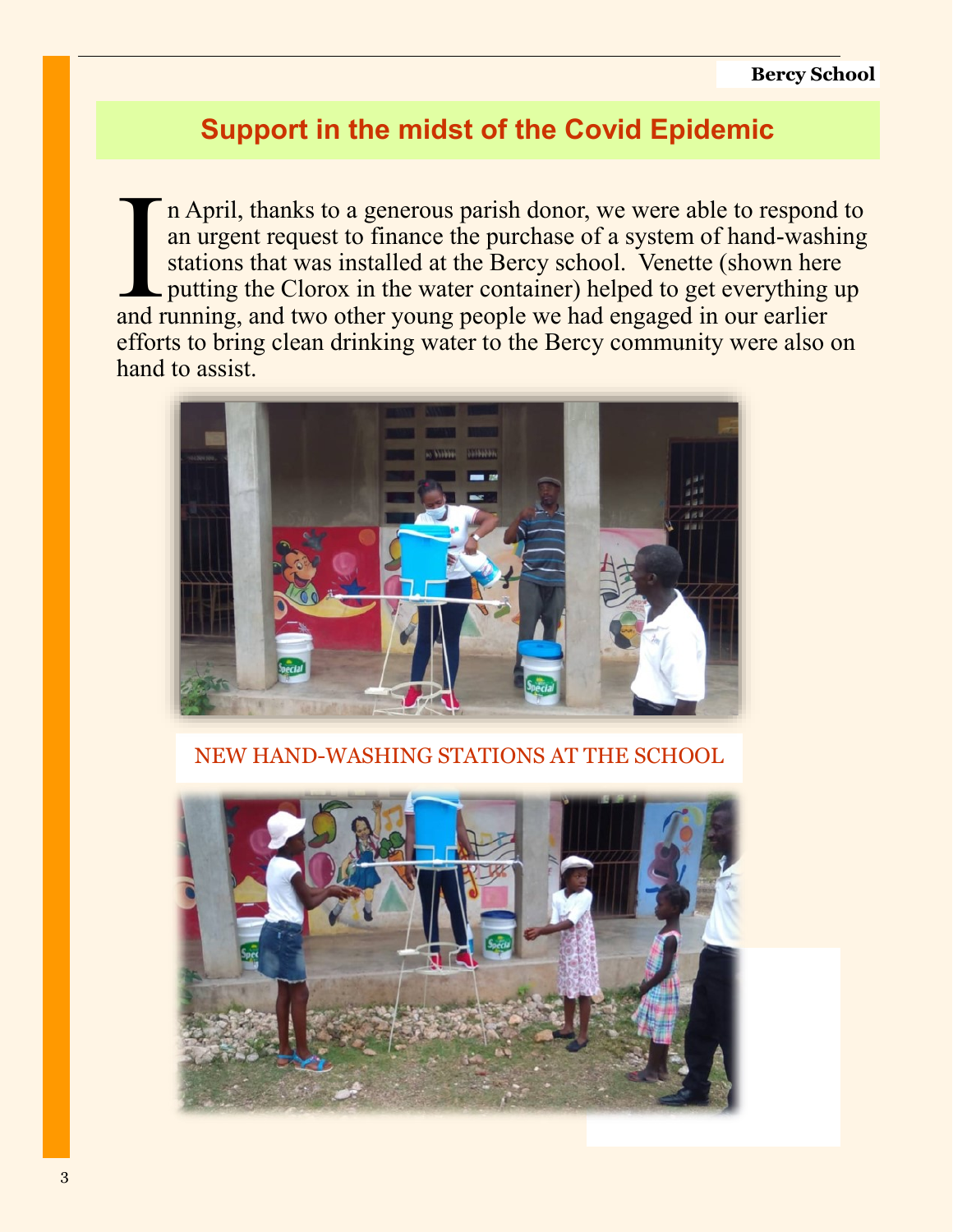## **Our Lady of Perpetual Help**

In June, despite the social distancing restrictions, our friend<br>were able to celebrate the feast day of Our Lady of Perpett<br>Help, the patron saint of Haiti and of Cavaillon (the town<br>closest to Bercy). After nine days of p n June, despite the social distancing restrictions, our friends were able to celebrate the feast day of Our Lady of Perpetual Help, the patron saint of Haiti and of Cavaillon (the town closest to Bercy). After nine days of preparatory celebrations, priests but only 8 others in attendance due to the coronavirus restrictions. After the Mass, the church was opened to 5 masked people at a time who could come to venerate Our Lady and offer her prayers for deliverance from the virus.



Mass, Procession and Veneration for Our Lady of Perpetual Help!

As you can see from the pictures, they have rebuilt the cathedral beautifully after the damage the 300-year old structure sustained in Hurricane Matthew several years ago!

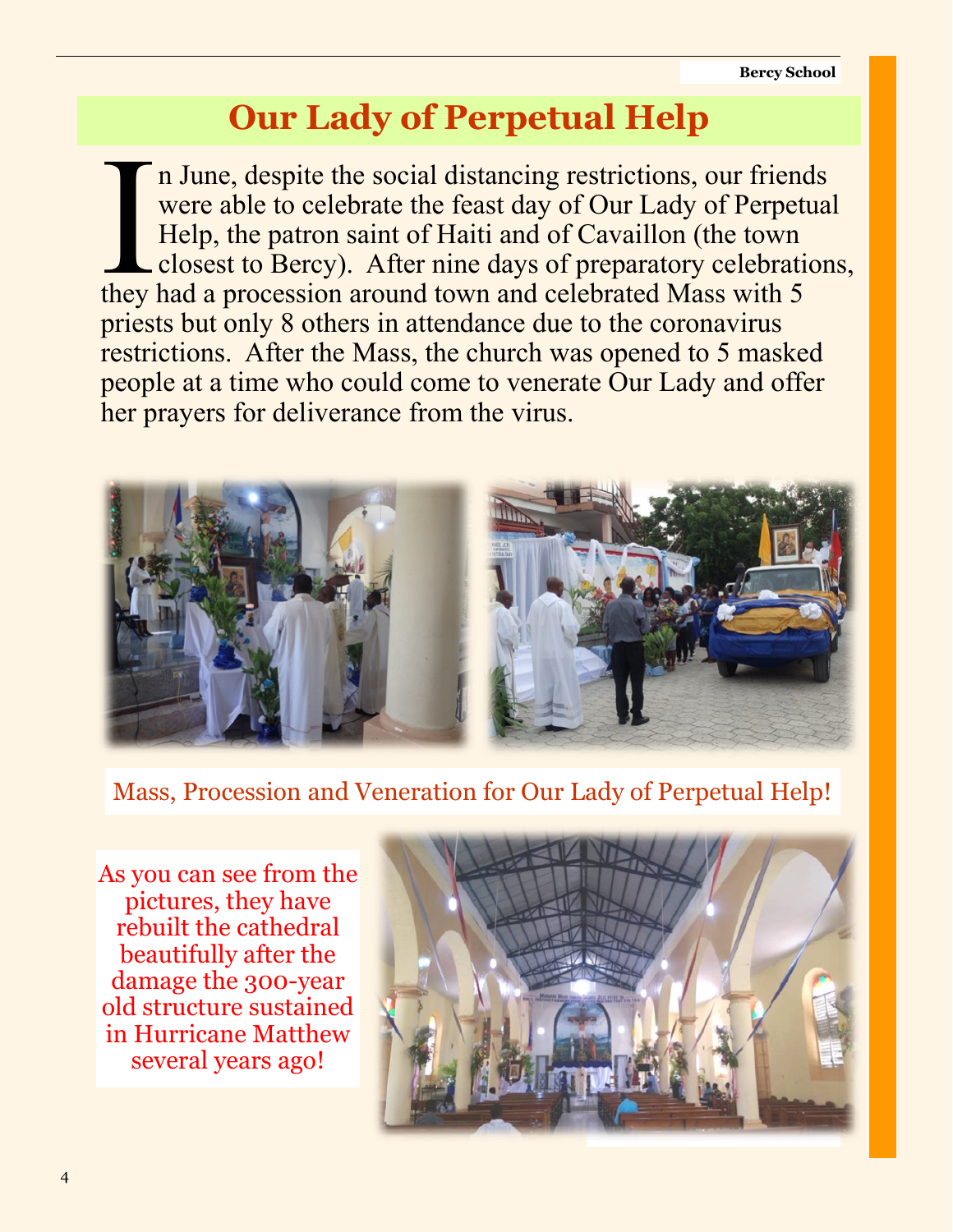## **Schools Re-opened!**

 $\overline{\bigcup_{\text{max}}$ n August 3, all Haitian schools re-opened with the goal of completing the months that remain from the interrupted 2019-2020 school year. They plan to make up for that lost instruction time by October, and will then start with the 2020-2021 school year.



T The "early" resumption of classroom activity at the school raises the bar for the St. Thomas à Becket Haiti Mission in terms of the support that will be needed for the coming year.

# WE HOPE YOU CAN HELPI